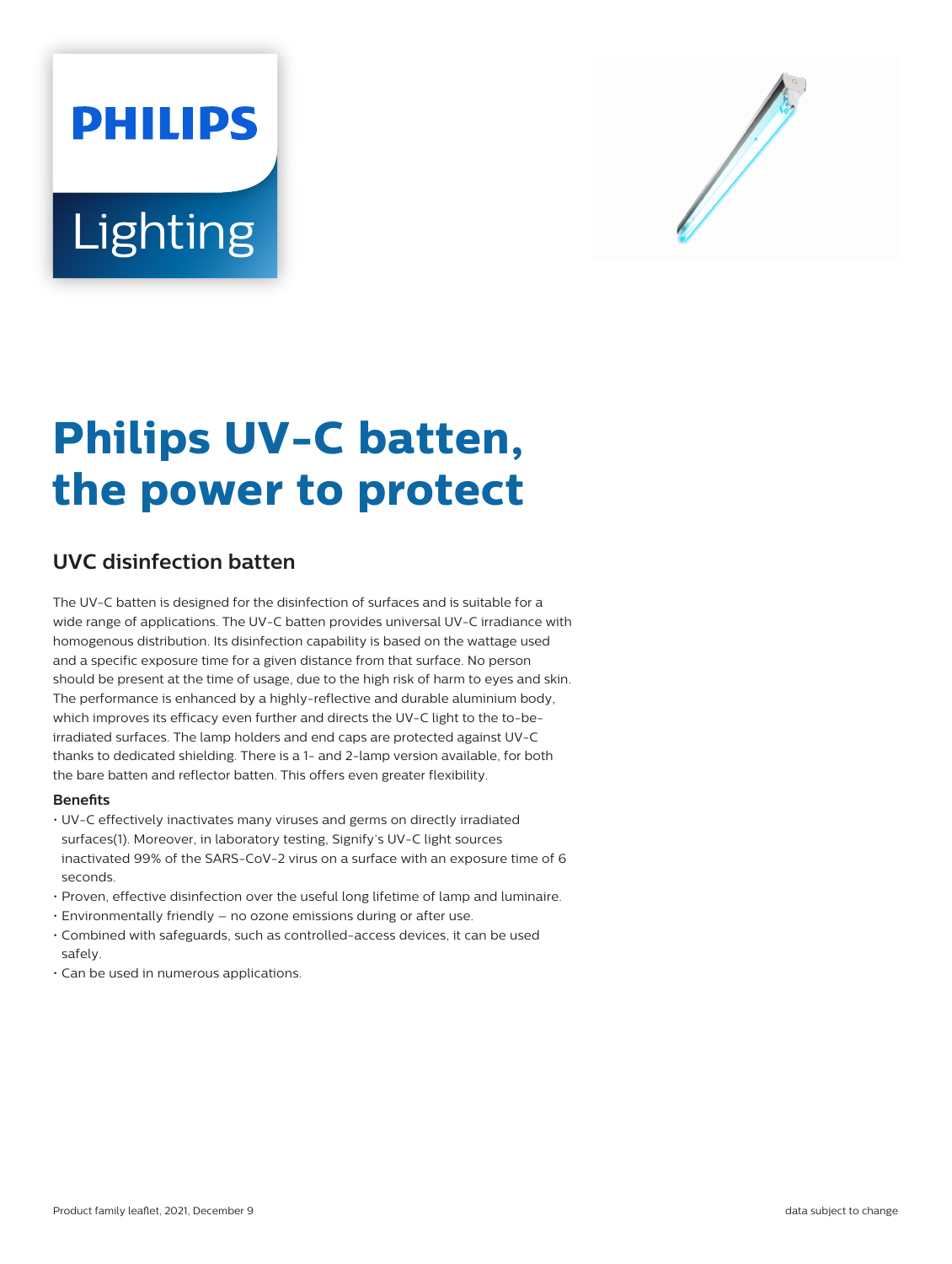# **UVC disinfection batten**

#### **Features**

- Lamp configurations possible: 1-lamp or 2-lamp versions.
- Available with or without reflectors.
- Philips T8 TUV lamp included: 36 W.
- Shortwave UV radiation peak at 253.7 nm (UVC).
- Highly reflective aluminium housing for better reflectivity and performance.
- Various mounting options
- Complies with all applicable regulations and standards

#### **Application**

- Retail: Keep shopping trolleys, shelves and counters free from contamination
- Schools: Disinfect classroom walls, floors, desks and surfaces
- Banking: Disinfect counters, cash machines and work surfaces
- Food outlets: Eliminate bacteria on preparation surfaces and equipment
- Hair and beauty salons: Disinfect client rooms, operating floor, mirrors, chairs surfaces, and other sensitive areas
- Offices: Neutralise work rooms, meeting spaces and corridors
- Hospitality: Disinfect guest rooms, reception areas and health facilities
- Washrooms: Disinfect vanity units, basins and mirrors

#### **Warnings and Safety**

- DANGER: Risk Group 3 UV product. Like any disinfection system, UV-C devices must be installed and used in the correct way. Direct exposure to UV-C can be dangerous and result in a sunburn-like reaction to the skin and serious damage to the cornea. As UV-C is invisible to the eye, the UV-C batten must be installed with adequate safeguards to ensure that the UV-C batten can be operated in a safe way. The UV-C battens are only to be used as components in a system that consists of adequate safeguards such as, but not limited to, those indicated in the mounting instruction and/or user manual.
- Philips UV-C products must only be sold through qualified partners and installed by professionals according to our stringent safety and legal requirements. Our UV-C products are not meant to be used in applications or activities which may cause and/or lead to death, personal injury and/or damage to the environment.
- The UV-C battens' effectiveness in the inactivation of certain viruses, bacteria, protozoa, fungi or other harmful micro-organisms is as described under "Benefits". Signify and its group of companies do not promise or warrant that the use of UV-C battens will protect or prevent any user from infection and/or contamination with any harmful micro-organisms, illness or disease. The UV-C battens are not approved for, are not intended and must not be used as medical devices, as such term may be defined under the applicable laws of the countries in which the battens are made available. In addition to and without limitation of any exclusions or limitations of liability of Signify and its group of companies as set forth in any agreement for sale, distribution or otherwise making available of the UV-C battens, Signify and its group of companies shall have no responsibility or liability whatsoever for any claim or damage that may arise from or relate to any use of the UV-C battens outside of their intended use or contrary to their installation and operation instructions, each as described under "Application", the user manual and/or the mounting instructions.

#### **Versions**



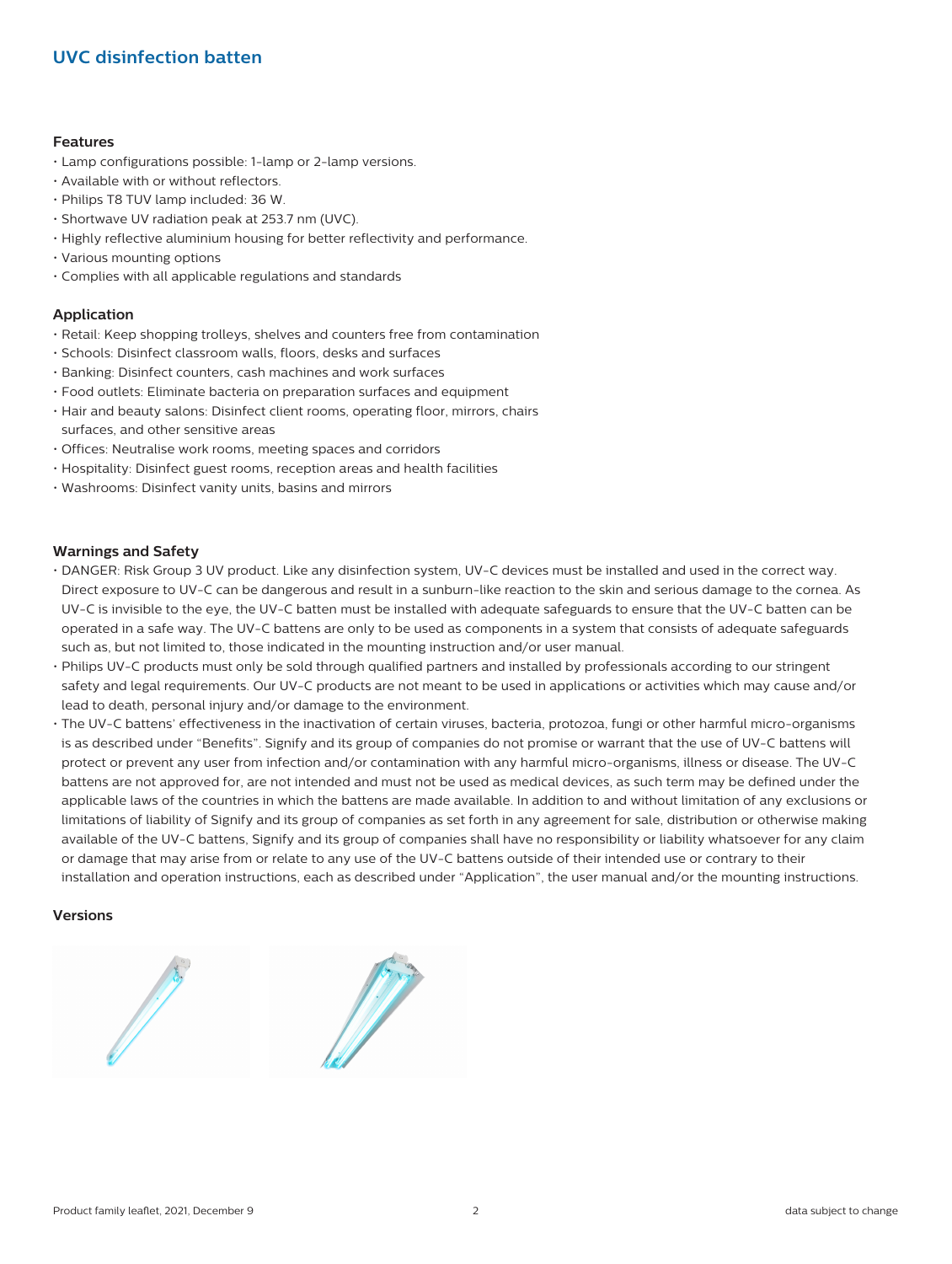## **UVC disinfection batten**

| <b>Application Conditions</b>              |                          |
|--------------------------------------------|--------------------------|
| Ambient temperature range                  | -10 to +45 °C            |
| Suitable for random switching              | <b>No</b>                |
|                                            |                          |
| <b>Approval and Application</b>            |                          |
| Mech. impact protection code               | IK <sub>O</sub> 2        |
| Ingress protection code                    | <b>IP20</b>              |
|                                            |                          |
| <b>Controls and Dimming</b>                |                          |
| <b>Dimmable</b>                            | <b>No</b>                |
|                                            |                          |
| <b>Operating and Electrical</b>            |                          |
| Inrush current                             | 18 A                     |
| Inrush time                                | $0.25$ ms                |
| Power factor (min.)                        | 0.95                     |
|                                            |                          |
| <b>General Information</b>                 |                          |
| Cable                                      |                          |
| <b>CE</b> mark                             | CE mark                  |
| <b>Protection class IEC</b>                | Safety class I (I)       |
| Connection                                 | SI                       |
| <b>ENEC mark</b>                           | $\overline{\phantom{0}}$ |
| <b>Flammability mark</b>                   | <b>NO</b>                |
| Gear                                       | <b>HFP</b>               |
| <b>Glow-wire test</b>                      | 650/30                   |
| Number of gear units                       | 1 unit                   |
| Number of products on MCB (16 A            | 28                       |
| type B)                                    |                          |
| Optic type                                 | <b>No</b>                |
| <b>EU RoHS compliant</b>                   | Yes                      |
| <b>Warranty period</b>                     | 1 years                  |
|                                            |                          |
| <b>Initial Performance (IEC Compliant)</b> |                          |
| Power consumption tolerance                | $+/-10%$                 |
|                                            |                          |
| <b>Mechanical and Housing</b>              |                          |
| Colour                                     | White and black          |
| <b>Housing material</b>                    | <b>Steel</b>             |
| <b>Optic material</b>                      | Aluminum                 |
| <b>Reflector material</b>                  | Aluminum                 |
| <b>Overall height</b>                      | 80 mm                    |
|                                            |                          |
| <b>UV</b>                                  |                          |

| UV-C irradiance defined at 20 cm | 57.6 $\mu$ W/cm <sup>2</sup> |
|----------------------------------|------------------------------|
|                                  |                              |

#### **General Information**

| <b>Order Code</b> | <b>Full Product Name</b> | Number of light sources | <b>Order Code</b> | <b>Full Product Name</b>  | Number of light sources |
|-------------------|--------------------------|-------------------------|-------------------|---------------------------|-------------------------|
| 01524471          | TMS160C 1X36W TUV SLV/6  |                         | 01524971          | TMS160C 2X36W TUV SLV/6 R |                         |

**Initial Performance (IEC Compliant)**

#### **Operating and Electrical**

| Order Code | <b>Full Product Name</b>  | Input frequency | <b>Input Voltage</b> |
|------------|---------------------------|-----------------|----------------------|
| 01524471   | TMS160C 1X36W TUV SLV/6   | 52 or 60 Hz     | 222 to 240 V         |
| 01524971   | TMS160C 2X36W TUV SLV/6 R | 55 or 60 Hz     | 225 to 240 V         |